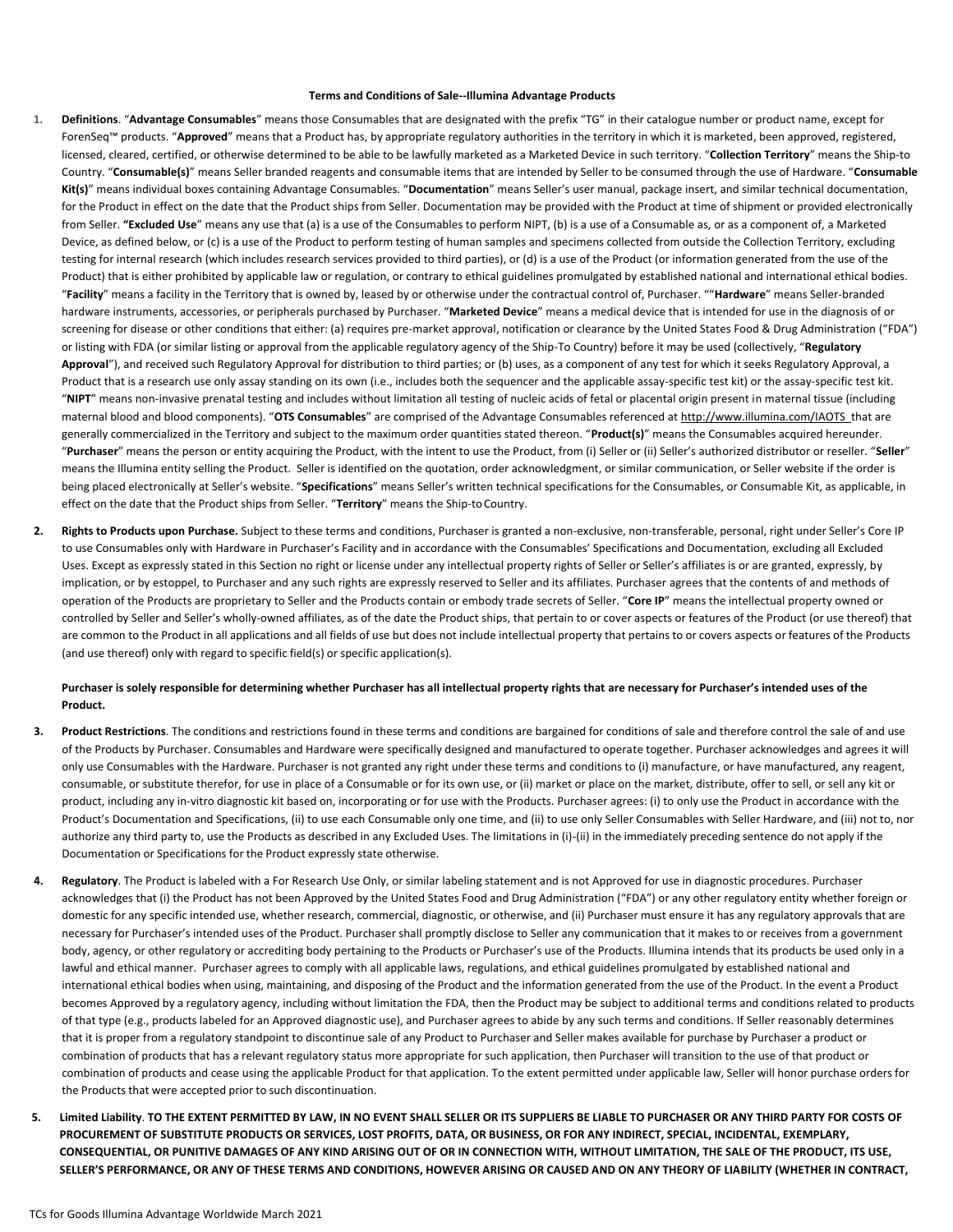**TORT (INCLUDING NEGLIGENCE), STRICT LIABILITY OR OTHERWISE).**

**TO THE EXTENT PERMITTED BY LAW, SELLER'S TOTAL AND CUMULATIVE LIABILITY TO PURCHASER OR ANY THIRD PARTY ARISING OUT OF OR IN CONNECTION WITH THESE TERMS AND CONDITIONS, INCLUDING WITHOUT LIMITATION, THE PRODUCT (INCLUDING USE THEREOF) AND SELLER'S PERFORMANCE, WHETHER IN CONTRACT, TORT (INCLUDING NEGLIGENCE), STRICT LIABILITY OR OTHERWISE, SHALL IN NO EVENT EXCEED THE AMOUNT PAID TO SELLER FOR THE PARTICULAR PRODUCT CONTAINED IN THE PARTICULAR ORDER THAT DIRECTLY CAUSED THE LIABILITY.**

- **6. Limitations on Warranties**. **TO THE EXTENT PERMITTED BY LAW AND SUBJECT TO THE EXPRESS PRODUCT WARRANTY MADE IN THESE TERMS AND CONDITIONS, SELLER MAKES NO (AND EXPRESSLY DISCLAIMS ALL) WARRANTIES (EXPRESS, IMPLIED, OR STATUTORY) WITH RESPECT TO THE PRODUCT, INCLUDING WITHOUT** LIMITATION, ANY IMPLIED WARRANTY OF MERCHANTABILITY, FITNESS FOR A PARTICULAR PURPOSE, NONINFRINGEMENT, OR ARISING FROM COURSE OF **PERFORMANCE, DEALING, USAGE, OR TRADE. WITHOUT LIMITING THE GENERALITY OF THE FOREGOING, SELLER MAKES NO CLAIM, REPRESENTATION, OR WARRANTY OF ANY KIND AS TO THE UTILITY OF THE PRODUCT FOR PURCHASER'S INTENDED USES.**
- **7. Expiry Date; Single Lot Shipments; Testing for Advantage Consumables**. Seller shall use commercially reasonable efforts to ensure that Advantage Consumables shall have an expiry date that is no less than six months at the time of shipment. Expiry date will be pre-printed on the Advantage Consumable packaging. Seller shall use commercially reasonable efforts to ensure each shipment of a given Advantage Consumable includes only such Advantage Consumable manufactured from the same lot. Seller shall use commercially reasonable efforts to test each kit lot or component reagent supplied under these terms and conditions that comprises a given Advantage Consumable. Seller shall provide a Certificate of Analysis for each lot of Advantage Consumables sold toPurchaser.
- **8. Product Warranty**. All warranties are personal to the Purchaser and may not be transferred or assigned to a third-party, including an affiliate of Purchaser. All warranties are facility specific and do not transfer if the Product is moved to another facility, unless Seller conducts such move. The warranties described in these terms and conditions exclude any stand-alone third party goods that may be acquired or used with the Products**.**

**a. Warranty for Consumables**. Seller warrants that Consumables will conform to their Specifications until the later of (i) six months from the date of shipment from Seller or (ii) any expiration date or the end of the shelf-life pre-printed on such Consumable by Seller, but in either event, no later than 12 months from the date ofshipment.

**b. Exclusions from Warranty Coverage**. The foregoing warranties do not apply to the extent a non-conformance is due to (i) abuse, misuse, neglect, negligence, accident, improper storage, or use contrary to the Documentation or Specifications, (ii) use that is an Excluded Use, (iii) improper handling, installation, maintenance, or repair (other than if performed by Seller's personnel), (iv) unauthorized alterations, (v) force majeure events, or (vi) use with a third party's good (unless the Product's Documentation or Specifications expressly state such third party's good is for use with the Product).

**c. Procedure for Warranty Coverage**. In order to be eligible for repair or replacement under this warranty Purchaser must (i) promptly contact Seller's support department to report the non-conformance, (ii) cooperate with Seller in confirming or diagnosing the non-conformance, and (iii) return the Product, transportation charges prepaid to Seller following Seller's instructions, or, if agreed by Seller and Purchaser, grant Seller's authorized repair personnel access to the Product in order to confirm the non-conformance and makerepairs.

**d. Sole Remedy under Warranty**. Seller will, at its option, repair or replace non-conforming Product that is covered by this warranty, provided that Seller can reasonably identify and confirm such nonconformance. Seller will use commercially reasonable efforts to provide replacement Advantage Consumables in Purchaser's next scheduled shipment where single lot per shipment can be maintained. The warranty period for repaired or replaced Consumables is 90 days from the date of shipment, or the remaining period on the original Consumables warranty, whichever is later. In no event will the warranty for repaired or replaced Consumables be later than 12 months from the date of shipment. The preceding states Purchaser's sole remedy and Seller's sole obligations under thewarranty.

## **9. Indemnification**.

**a. Indemnification by Seller**. Subject to these terms and conditions, including without limitation, the Exclusions to Seller Indemnification Obligations (Section 9(b) below) and the Conditions to Indemnification Obligations (Section 9(d) below), Seller shall (i) defend, indemnify, and hold harmless Purchaser against any third-party claim or action alleging that the Product when used on samples from the Collection Territory, in accordance with these terms and conditions, in accordance with the Documentation or Specifications, where such third-party claim or action could be brought without regard to any specific fields of use or specific applications, infringes the valid and enforceable intellectual property rights of a third party, and (ii) pay all settlements entered into by, and all final judgments and costs (including reasonable attorneys' fees) awarded against, Purchaser in connection with such infringement claim. If the Product or any part thereof, becomes, or in Seller's opinion may become, the subject of an infringement claim, Seller shall have the right, at its option, to (A) procure for Purchaser the right to continue using the Product, (B) modify or replace the Product with a substantially equivalent non-infringing substitute, or (C) require the return of the Product and terminate the rights, license, and any other permissions provided to Purchaser with respect the Product and refund to Purchaser the depreciated value (as shown in Purchaser's official records) of the returned Product at the time of such return; provided that, no refund will be given for used-up or expired Consumables. This Section states the entire liability of Seller for any infringement of third party intellectual propertyrights.

**b. Exclusions to Seller Indemnification Obligations**. For the avoidance of doubt, Seller has no obligation to defend, indemnify, or hold harmless Purchaser for any infringement claim to the extent such infringement arises from: (i) use of the Product in any manner or for any Excluded Use, (ii) use of the Product in any manner not in accordance with the rights expressly granted to Purchaser under these terms and conditions, (iii) use of the Product in combination with any third party products, materials, or services (unless the Product's Documentation or Specifications expressly state such third party's good is for use with the Product), (iv) use of the Product to perform any assay or other process not supplied by Seller, (v) Seller's compliance with specifications or instructions for such Product furnished by, or on behalf of, Purchaser, (vi) Purchaser's breach of any of these terms and conditions, or (vii) use of stand-alone third party goods that may be acquired or used with the Products (each of (i) – (vii), is referred to as an "**Excluded Claim**").

**c. Indemnification by Purchaser**. Purchaser shall defend, indemnify, and hold harmless Seller, its affiliates, their non-affiliate collaborators and development partners that contributed to the development of the Product, and their respective officers, directors, representatives, and employees against any claims, liabilities, damages, fines, penalties, causes of action, and losses of any and every kind (including reasonable attorneys fees), including without limitation, personal injury or death claims, and infringement of a third party's intellectual property rights, resulting from, relating to, or arising out of (i) any Excluded Claim, or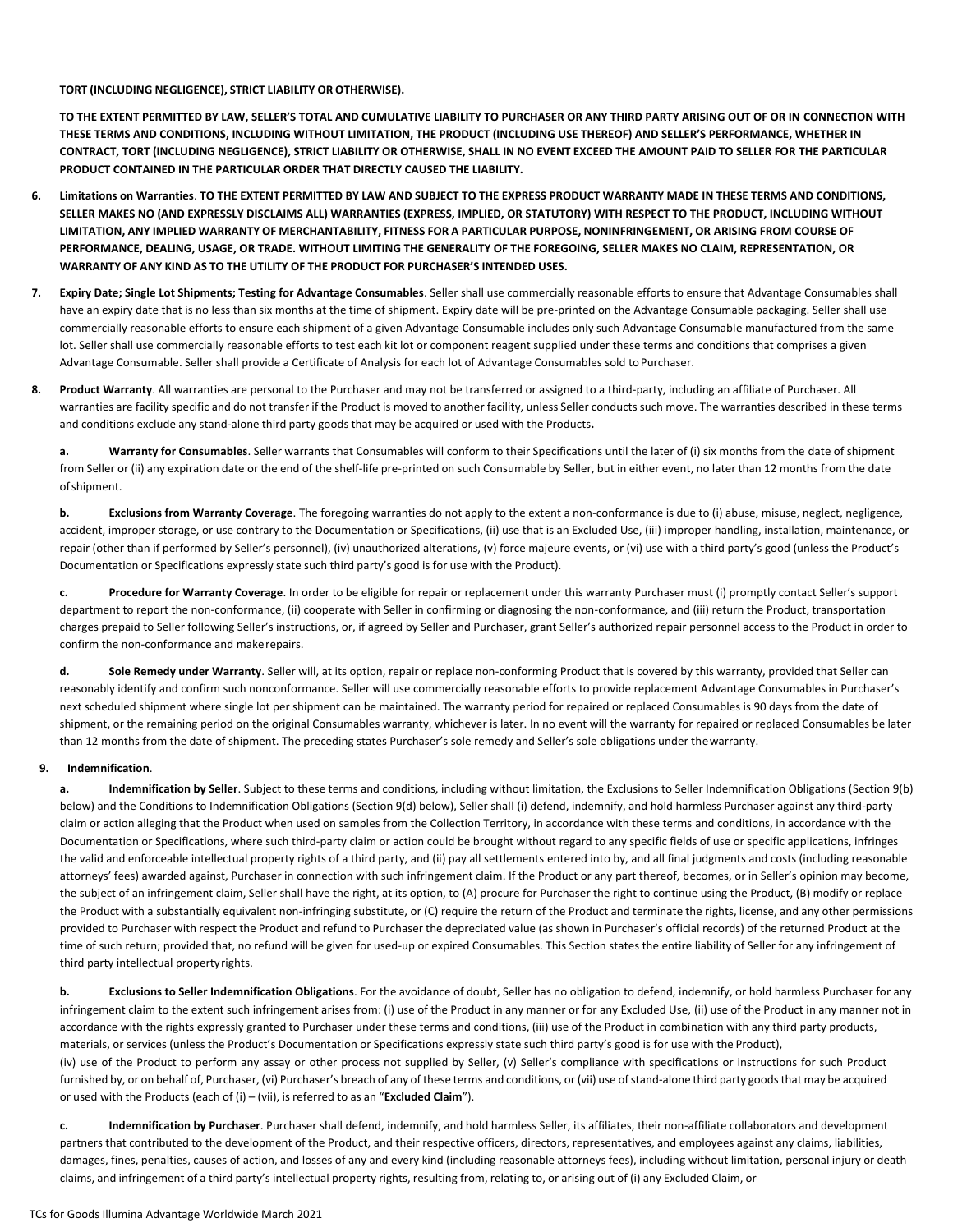(ii) Purchaser's marketing, sale, and/or provision of services, including without limitation, harm from misdiagnosis, missed diagnoses, and actions or inactions taken as a result of information provided directly or indirectly by Purchaser to patients, physicians, or other entities.

**d. Conditions to Indemnification Obligations**. The parties' indemnification obligations are conditioned upon the party seeking indemnification (i) promptly notifying the other party in writing of such claim or action, (ii) giving the other party exclusive control and authority over the defense and settlement of such claim or action, (iii) not admitting infringement of any intellectual property right without prior written consent of the other party, (iv) not entering into any settlement or compromise of any such claim or action without the other party's prior written consent, and (v) providing reasonable assistance to the other party in the defense of the claim or action; provided that, the indemnifying party reimburses the indemnified party for its reasonable out-of-pocket expenses incurred in providing such assistance.

- **10. Discontinuation/Changes to Consumable Kits**. A Consumable Kit may be phased out of production and no longer available and/or there may be a new, reconfigured, or repackaged version of a Consumable that embodies a material change to form, fit or function of such Consumable Kit with respect to its Specifications identified on Seller's certificate of analysis for such Consumable Kit ("**Changed Consumable**"). To the extent Seller is aware that Purchaser has purchased affected Consumable Kits within the nine month period prior to the Discontinuation Date or change, Seller will use commercially reasonable efforts to notify Purchaser of the discontinuation or change and will make the Changed Consumable Kits available no later than six months prior to the date that the original Consumable Kit is discontinued ("**Discontinuation Date**"). Upon Purchaser request, Seller may in good faith provide a reasonable quantity of Changed Consumable Kits free of charge to facilitate Purchaser's validation efforts in support of the change. Use of Changed Consumable Kits is subject to these terms and conditions. Seller will use commercially reasonable efforts to honor accepted purchase orders for shipments of Changed Consumable Kits, provided such shipments are scheduled no later than 30days after the Discontinuation Date.
- **11. Payment Terms**. Seller will invoice upon shipment. Subject to Seller's credit review of Purchaser (following which Seller shall inform Purchaser of applicable payment terms), all payments are due within 30 days of the date of the invoice, except that payments in Japan are due within 60 days of the date of the invoice. All amounts due shall be paid in the currency found on the invoice. If payment is made by wire or other electronic funds transfer, Purchaser is solely responsible for any bank or other fees charged, and will reimburse Seller for any such fees. If any payment is not made by the due date Seller may exercise all rights and remedies available by law. Purchaser shall pay for all costs (including reasonable attorneys' fees) incurred by Seller in connection with the collection of late payments. Each purchase order is a separate, independent transaction, and Purchaser has no right of set-off against other purchase orders or other transactions with Seller. Seller will determine payment terms on a per-order basis and may modify credit terms in its discretion. Any amounts not paid when due will accrue interest at the rate of 1.5% per month, or the maximum amount allowed by law, iflower.
- **12. Lead Time; Shipping Schedule and Terms; Title and Risk of Loss**. Subject to these terms and conditions, if a purchase order for Advantage Consumables is submitted (i) by the fifth business day of the calendar month, the first shipment of Advantage Consumables on the purchase order will be no earlier than 90 days from the date the purchase order is accepted by Seller, and (ii) after the fifth business day of the calendar month, the first shipment of Advantage Consumables on the purchase order will, unless otherwise agreed by Seller and Purchaser, be no later than 120 days from the date the purchase order is accepted by Seller ("**Lead Time Requirement**"). Notwithstanding the foregoing, the Lead Time Requirement shall not apply to OTS Consumables. Each purchase order for Consumables must include a ship schedule, to be agreed to between Seller and Purchaser prior to Seller accepting that purchase order, that details the quantity of and type of Consumables (on a Consumable-by-Consumable basis) that Purchaser requires to be delivered in each calendar month that is covered by the purchase order. Unless otherwise set forth in writing by Seller or otherwise agreed between the parties, all shipments are made DAP (Incoterms 2010) at the address designated by Purchaser at the time of ordering, and Purchaser is responsible for freight and insurance, which will be added to the invoice and paid by Purchaser, except that all shipments to member countries of the E.U. are made DDP (Incoterms 2010) at the address designated by Purchaser at the time of ordering. In all cases, title (except for software and third-party software) and risk of loss transfers to Purchaser when Product is made available at such address. All software is licensed and not sold and may be subject to additional terms found in the software end user license agreement.
- **13. Taxes**. Purchaser agrees that any applicable sales, use, excise, VAT (value added tax), GST (goods and services tax), withholding, and other taxes will be calculated based on both the tax rates in effect on the date of shipment and the ship to address for the Product. Any amounts for tax listed on a quotation, if any, are for reference purposes only and are not binding on Seller. All prices and other amounts payable to Seller are exclusive of and are payable without deduction for any taxes, customs duties, tariffs, or charges hereafter claimed or imposed by any governmental authority upon the sale of Product, all of which will be paid by Purchaser. In the event Seller is required by law or regulation to pay any such tax, duty, or charge, such amount will be added to the purchase price or subsequently invoiced to the Purchaser. For Purchasers in New Zealand, Seller and Purchaser agree that subsection 8(4) Goods and Services Tax Act 1985, as may be amended, does not apply to theProducts.

## **14. General**.

**a. Applicability of Terms and Conditions**. These terms and conditions exclusively govern the ordering, purchase, supply, and use of Product, and override any conflicting, amending, and/or additional terms contained in any purchase orders, invoices, or similar documents, all of which are hereby rejected and are null and void. Acceptance of a purchase order occurs when Seller provides an order confirmation. Seller's failure to object to any such terms shall not constitute a waiver by Seller, nor constitute acceptance by Seller of such terms and conditions. Third party products may be subject to additional terms and conditions.

**b. Order Changes/Cancellations**. Orders for Products may not be changed or cancelled once placed. Seller reserves the right to charge Purchaser up to 50% of the purchase price of the canceled order for such Advantage Consumables, and Purchaser agrees to make payment on any and all invoices provided by Seller for such charges.

**c. Governing Law**. These terms and conditions, their interpretation, and the performance of the parties shall be governed by the laws of (i) the State of California, U.S.A., if Purchaser is located in the United States or (ii) the laws of the country where the Seller entity is located, if Purchaser is not located in the United States. Seller and Purchaser agree that the United Nations Convention on Contracts for the International Sale of Goods shall not apply to these terms and conditions, including any terms in theDocumentation.

**d. Arbitration**. In Seller's sole discretion, any dispute, claim, or controversy arising out of or relating to these terms and conditions shall be determined by confidential binding arbitration conducted in the English language, under generally accepted arbitration rules and procedures in a venue to be determined by Seller. In all cases of arbitration, (i) each party shall bear its own costs and expenses and an equal share of the arbitrator's and administrator's fees of arbitration,